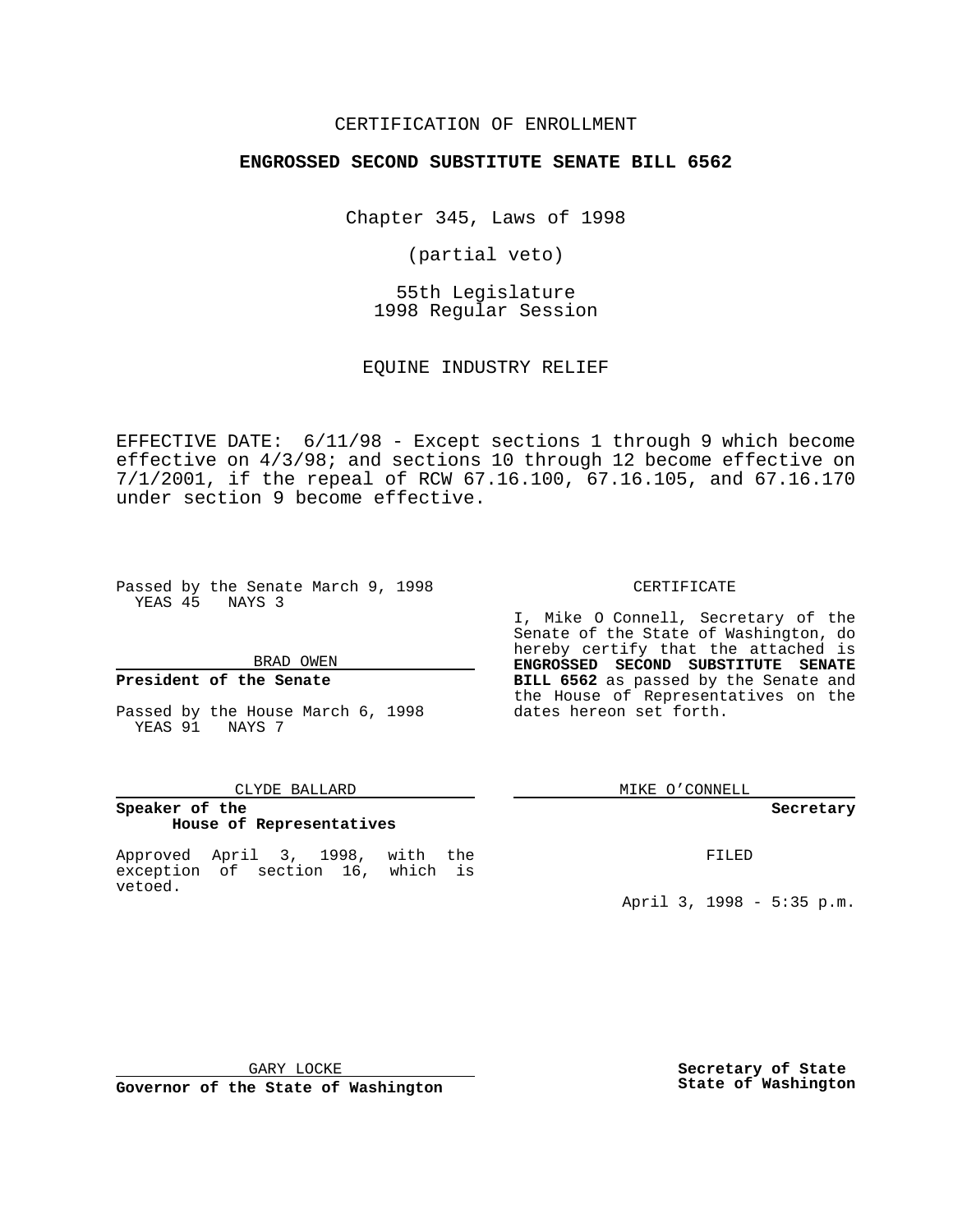# **ENGROSSED SECOND SUBSTITUTE SENATE BILL 6562** \_\_\_\_\_\_\_\_\_\_\_\_\_\_\_\_\_\_\_\_\_\_\_\_\_\_\_\_\_\_\_\_\_\_\_\_\_\_\_\_\_\_\_\_\_\_\_

\_\_\_\_\_\_\_\_\_\_\_\_\_\_\_\_\_\_\_\_\_\_\_\_\_\_\_\_\_\_\_\_\_\_\_\_\_\_\_\_\_\_\_\_\_\_\_

AS AMENDED BY THE HOUSE

Passed Legislature - 1998 Regular Session

#### **State of Washington 55th Legislature 1998 Regular Session**

**By** Senate Committee on Ways & Means (originally sponsored by Senators Schow, Heavey, Rasmussen and Anderson)

Read first time 02/26/98.

 AN ACT Relating to relief for the equine industry by amending the parimutuel tax on horse racing to provide additional support for licensed racing associations, the state fair account, the state trade fair account, and the Washington horse racing commission, and modifying the membership thereof; amending RCW 15.04.090, 67.16.012, 67.16.100, 67.16.105, and 67.16.170; adding a new section to chapter 15.76 RCW; adding a new section to chapter 43.31 RCW; adding new sections to chapter 43.131 RCW; adding new sections to chapter 67.16 RCW; creating a new section; providing a contingent effective date; and declaring an emergency.

BE IT ENACTED BY THE LEGISLATURE OF THE STATE OF WASHINGTON:

 **Sec. 1.** RCW 15.04.090 and 1961 c 11 s 15.04.090 are each amended to read as follows:

 The director of agriculture may, at his discretion, for a period of not to exceed ten years, lease state lands which are now or may hereafter be, under his direction and control, the retention of which he deems unnecessary for present state purposes or needs, to any nonprofit group or organization having educational, agricultural or youth development purposes. Such leases shall be upon such terms as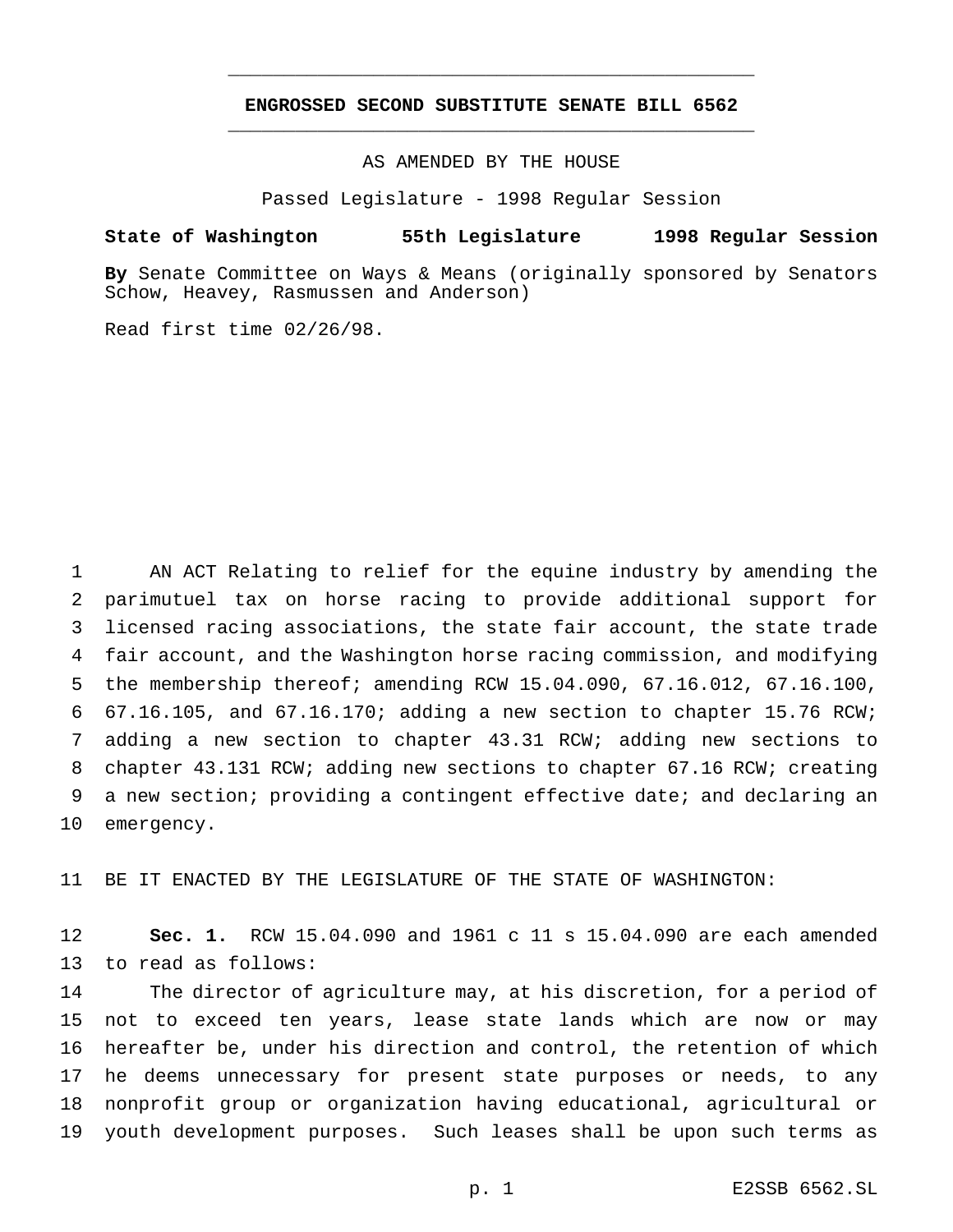the director deems beneficial to the state. All rental funds received by the director under the provisions of this section shall be deposited 3 in the (("fair fund" provided in RCW 67.16.100)) fair fund created under section 2 of this act.

 NEW SECTION. **Sec. 2.** A new section is added to chapter 15.76 RCW to read as follows:

 The fair fund is created in the custody of the state treasury. All moneys received by the department of agriculture for the purposes of this fund and from RCW 67.16.105(4) shall be deposited into the fund. Expenditures from the fund may be used only for assisting fairs in the manner provided in this chapter. Only the director of agriculture or the director's designee may authorize expenditures from the fund. The fund is subject to allotment procedures under chapter 43.88 RCW, but no appropriation is required for expenditures.

 NEW SECTION. **Sec. 3.** A new section is added to chapter 43.31 RCW to read as follows:

 The state trade fair fund is created in the custody of the state treasury. All moneys received by the department of community, trade, and economic development for the purposes of this fund shall be deposited into the fund. Expenditures from the fund may be used only for the purpose of assisting state trade fairs. Only the director of community, trade, and economic development or the director's designee may authorize expenditures from the fund. The fund is subject to allotment procedures under chapter 43.88 RCW, but no appropriation is required for expenditures.

 **Sec. 4.** RCW 67.16.012 and 1987 c 453 s 2 are each amended to read as follows:

 There is hereby created the Washington horse racing commission, to 29 consist of ((three)) five commissioners, appointed by the governor and confirmed by the senate. The commissioners shall be citizens, residents, and qualified electors of the state of Washington, one of whom shall be a breeder of race horses and shall be of at least one year's standing. The terms of the members shall be six years. Each member shall hold office until his or her successor is appointed and qualified. Vacancies in the office of commissioner shall be filled by appointment to be made by the governor for the unexpired term. Any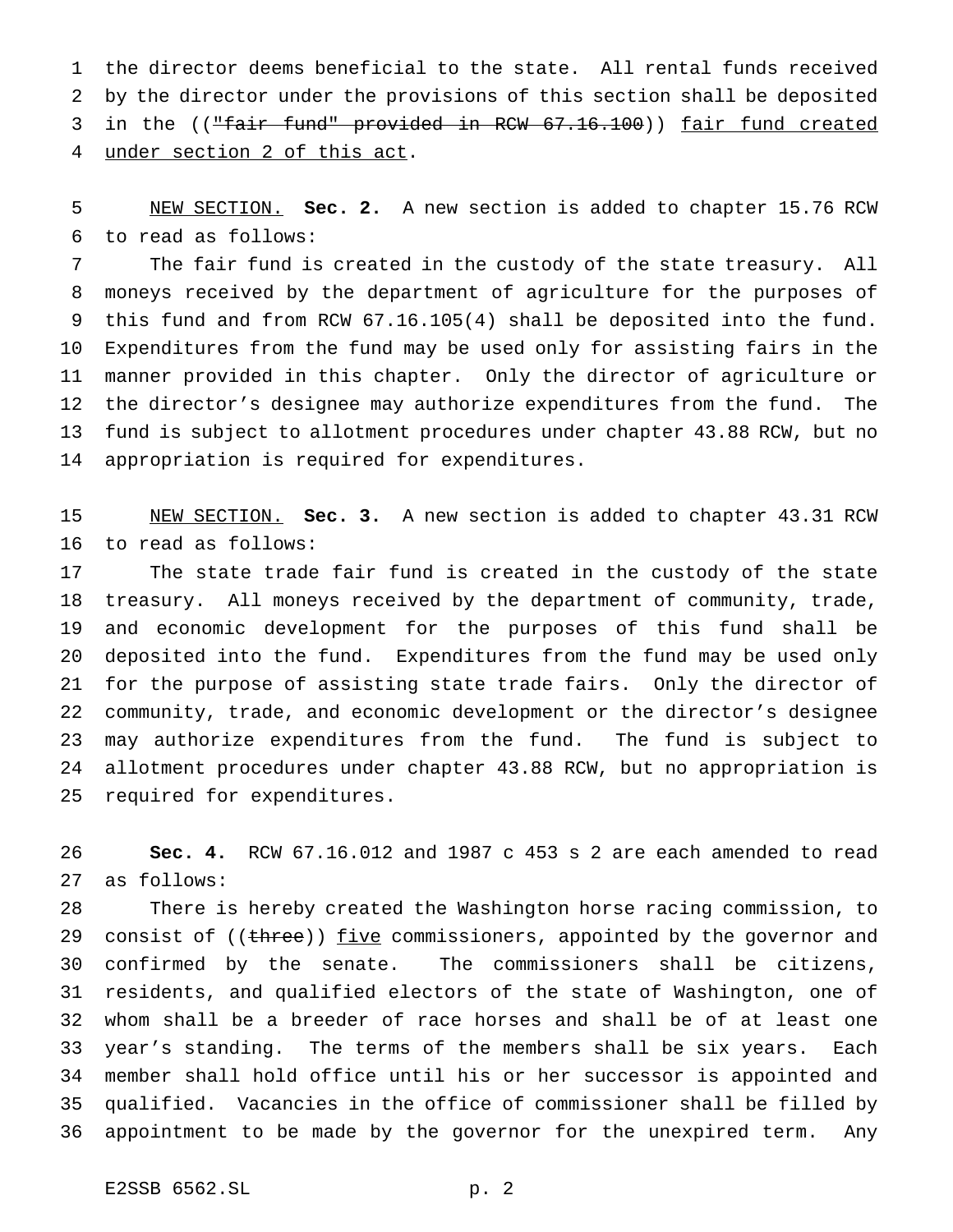commissioner may be removed at any time at the pleasure of the governor. Before entering upon the duties of his or her office, each commissioner shall enter into a surety company bond, to be approved by the governor and attorney general, payable to the state of Washington, in the penal sum of five thousand dollars, conditioned upon the faithful performance of his or her duties and the correct accounting and payment of all sums received and coming within his or her control under this chapter, and in addition thereto each commissioner shall take and subscribe to an oath of office of the same form as that prescribed by law for elective state officers.

 **Sec. 5.** RCW 67.16.100 and 1995 c 399 s 166 are each amended to read as follows:

 (1) All sums paid to the commission under this chapter, including those sums collected for license fees and excluding those sums 15 collected under RCW  $67.16.102((7))$  and  $67.16.105(3)((7 - and$  $67.16.105(4)$ ), shall be disposed of by the commission as follows: 17 ( $(\overline{a})$  Fifty)) One hundred percent thereof shall be retained by the commission for the payment of the salaries of its members, secretary, clerical, office, and other help and all expenses incurred in carrying out the provisions of this chapter. No salary, wages, expenses, or compensation of any kind shall be paid by the state in connection with the work of the commission.

23 (((b) One percent shall, on the next business day following the 24 receipt thereof, be paid to the state treasurer to be deposited in the 25 general fund.

 $\left($   $\epsilon\right)$  Three percent shall, on the next business day following the 27 receipt thereof, be paid to the state treasurer, who is hereby made ex 28 officio treasurer of a fund to be known as the "state trade fair fund" which shall be maintained as a separate and independent fund, and made available to the director of community, trade, and economic development 31 for the sole purpose of assisting state trade fairs.

32 (d) Forty-six percent shall be paid to the state treasurer, who is hereby made ex officio treasurer of a fund to be known as the "fair fund," which shall be maintained as a separate and independent fund 35 outside of the state treasury, and made available to the director of agriculture for the sole purpose of assisting fairs in the manner provided in Title 15 RCW.))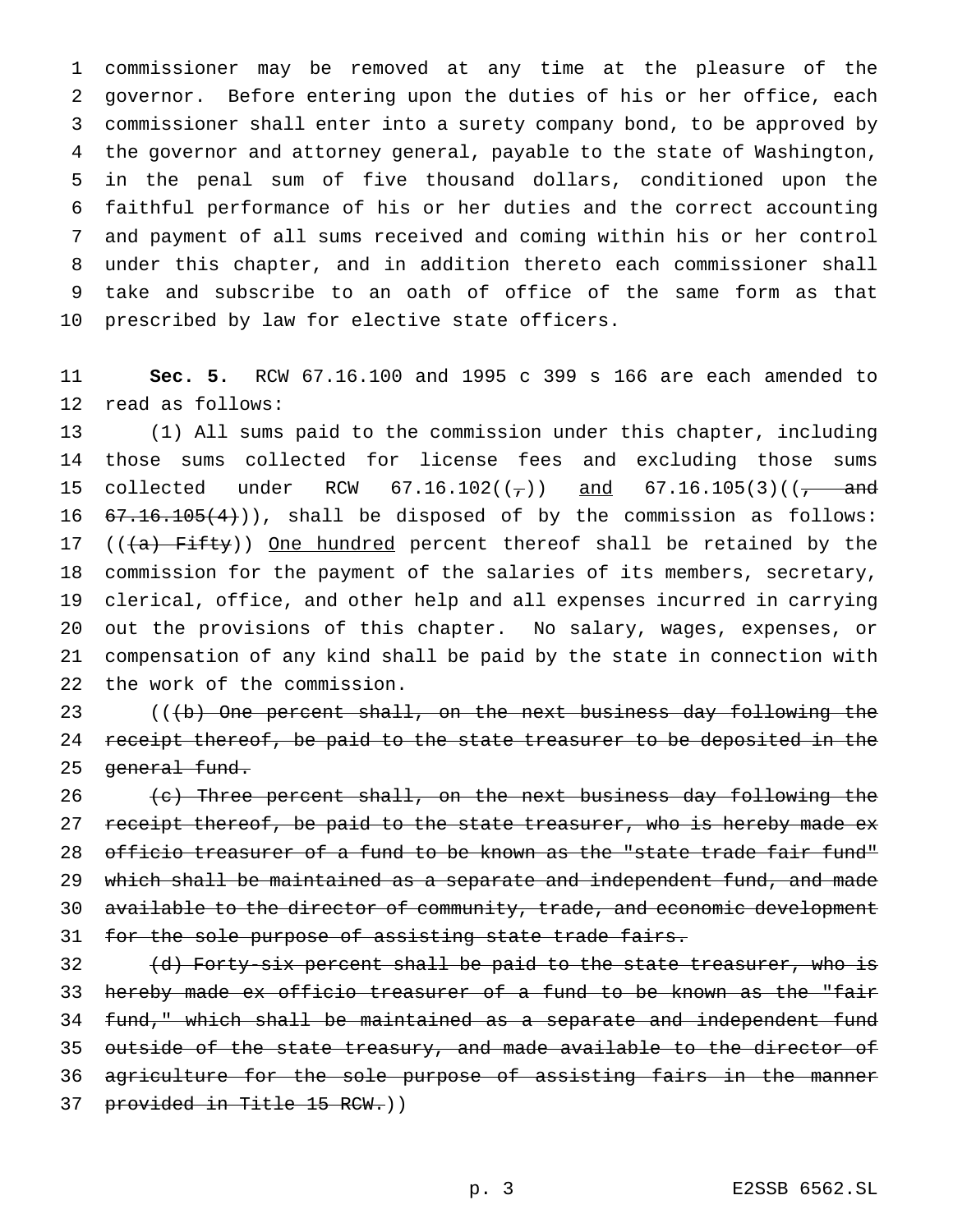(2) Any moneys collected or paid to the commission under the terms of this chapter and not expended at the close of the fiscal biennium 3 shall be paid to the state treasurer and be placed in the ((general)) 4 fair fund created in section 2 of this act. The commission may, with the approval of the office of financial management, retain any sum required for working capital.

7 **Sec. 6.** RCW 67.16.105 and 1997 c 87 s 3 are each amended to read 8 as follows:

9 (1) Licensees of race meets that are nonprofit in nature( $(\tau)$ ) and 10 are of ten days or less((<del>, and have an average daily handle of one</del> 11 hundred twenty thousand dollars or less shall withhold and pay to the 12 commission daily for each authorized day of racing one-half percent of 13 the daily gross receipts from all parimutuel machines at each race 14 meet)) shall be exempt from payment of a parimutuel tax.

15 (2) Licensees that do not fall under subsection (1) of this section 16 shall withhold and pay to the commission daily for each authorized day 17 of parimutuel wagering the following applicable percentage of all daily 18 gross receipts from its in-state parimutuel machines:

19 (a) If the ((daily)) gross receipts of all its in-state parimutuel 20 machines are more than ((two hundred fifty thousand)) fifty million 21 dollars in the previous calendar year, the licensee shall withhold and 22 pay to the commission daily (( $t$ wo and one-half)) 1.30 percent of the 23 daily gross receipts; and

24 (b) If the ((daily)) gross receipts of all its in-state parimutuel 25 machines are ((two hundred fifty thousand)) fifty million dollars or 26 less in the previous calendar year, the licensee shall withhold and pay 27 to the commission daily (( $\theta$ ne))  $0.52$  percent of the daily gross 28 receipts.

29 (3) In addition to those amounts in subsection( $(\frac{1}{3} + 1)$  and)) (2) of this section, a licensee shall forward one-tenth of one percent of the daily gross receipts of all its in-state parimutuel machines to the commission for payment to those nonprofit race meets as set forth in RCW 67.16.130 and subsection (1) of this section, but said percentage shall not be charged against the licensee. Payments to nonprofit race meets under this subsection shall be distributed on a pro rata per- race-day basis and used only for purses at race tracks that have been operating under RCW 67.16.130 and subsection (1) of this section for the five consecutive years immediately preceding the year of payment.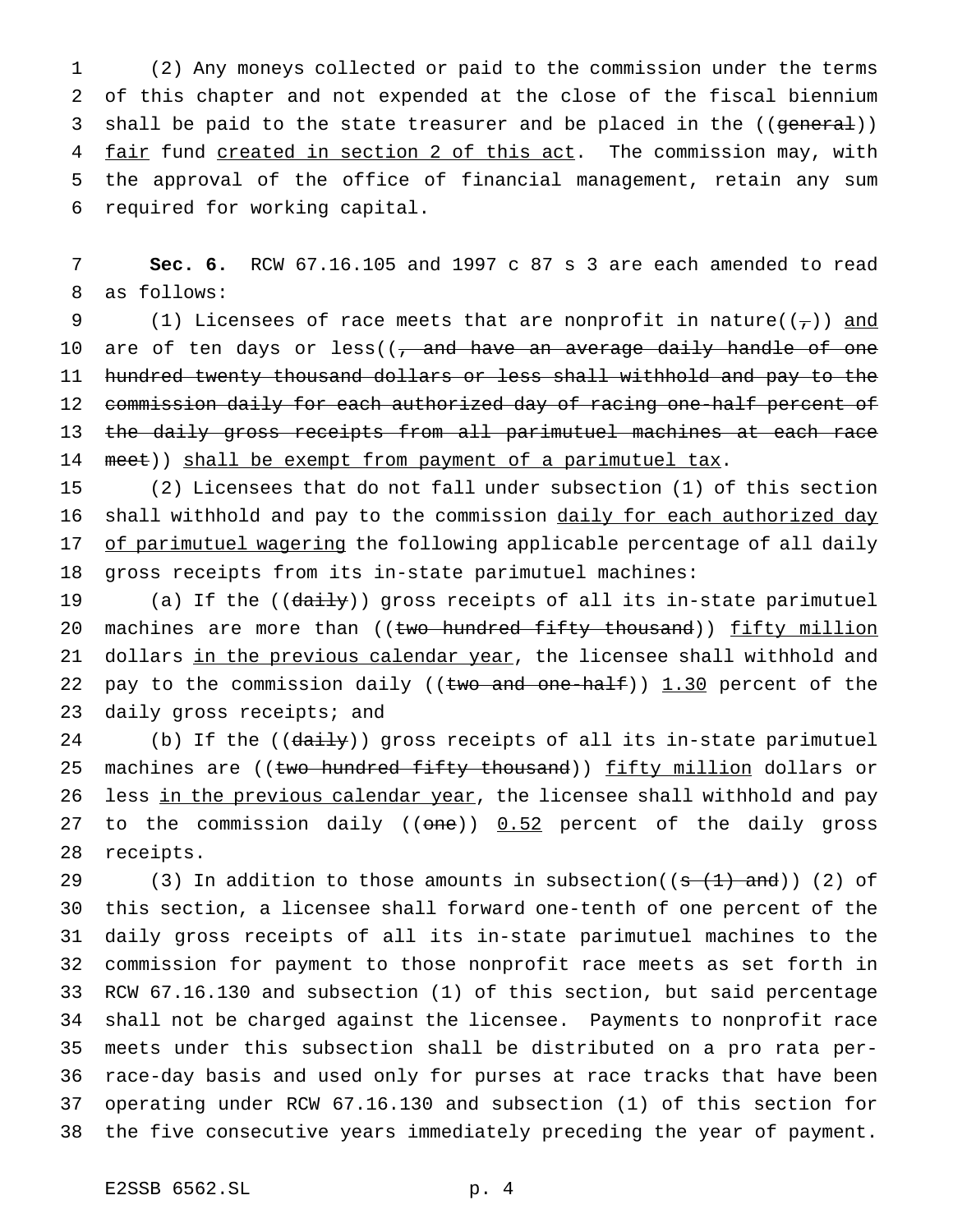The commission shall transfer funds generated under subsection (2) of this section equal to the difference between funds collected under this subsection (3) in a calendar year and three hundred thousand dollars, 4 and distribute that amount under this subsection (3).

5 (4) Beginning July 1, 1999, at the conclusion of each authorized 6 race meet, the commission shall calculate the mathematical average 7 daily gross receipts of parimutuel wagering that is conducted only at 8 the physical location of the live race meet at those race meets of 9 licensees with gross receipts of all their in-state parimutuel machines 10 of more than fifty million dollars. Such calculation shall include 11 only the gross parimutuel receipts from wagering occurring on live 12 racing dates, including live racing receipts and receipts derived from 13 one simulcast race card that is conducted only at the physical location 14 of the live racing meet, which, for the purposes of this subsection, is 15 "the handle." If the calculation exceeds eight hundred eighty-six 16 thousand dollars, the licensee shall within ten days of receipt of 17 written notification by the commission forward to the commission a sum 18 equal to the product obtained by multiplying 0.6 percent by the handle. 19 Sums collected by the commission under this subsection shall be 20 forwarded on the next business day following receipt thereof to the 21 state treasurer to be deposited in the fair fund created in section 2 22 of this act.

23 **Sec. 7.** RCW 67.16.170 and 1991 c 270 s 8 are each amended to read 24 as follows:

25 (1) Licensees of race meets that are nonprofit in nature( $(\tau)$ ) and 26 are of ten days or less( $\left( \frac{1}{2} \right)$  and have an average daily handle of one 27 hundred twenty thousand dollars or less)) may retain daily for each 28 authorized day of racing ((<del>fourteen and one-half</del>)) fifteen percent of 29 daily gross receipts of all parimutuel machines at each race meet.

30 (2) Licensees of race meets that do not fall under subsection (1) 31 of this section may retain daily for each authorized day of ((racing)) 32 parimutuel wagering the following percentages from the daily gross 33 receipts of all its in-state parimutuel machines ((at each race meet)): 34 (a) If the daily gross receipts of all its in-state parimutuel 35 machines are more than ((two hundred fifty thousand)) fifty million 36 dollars in the previous calendar year, the licensee may retain daily 37 ((twelve and one-half)) 13.70 percent of the daily gross receipts; and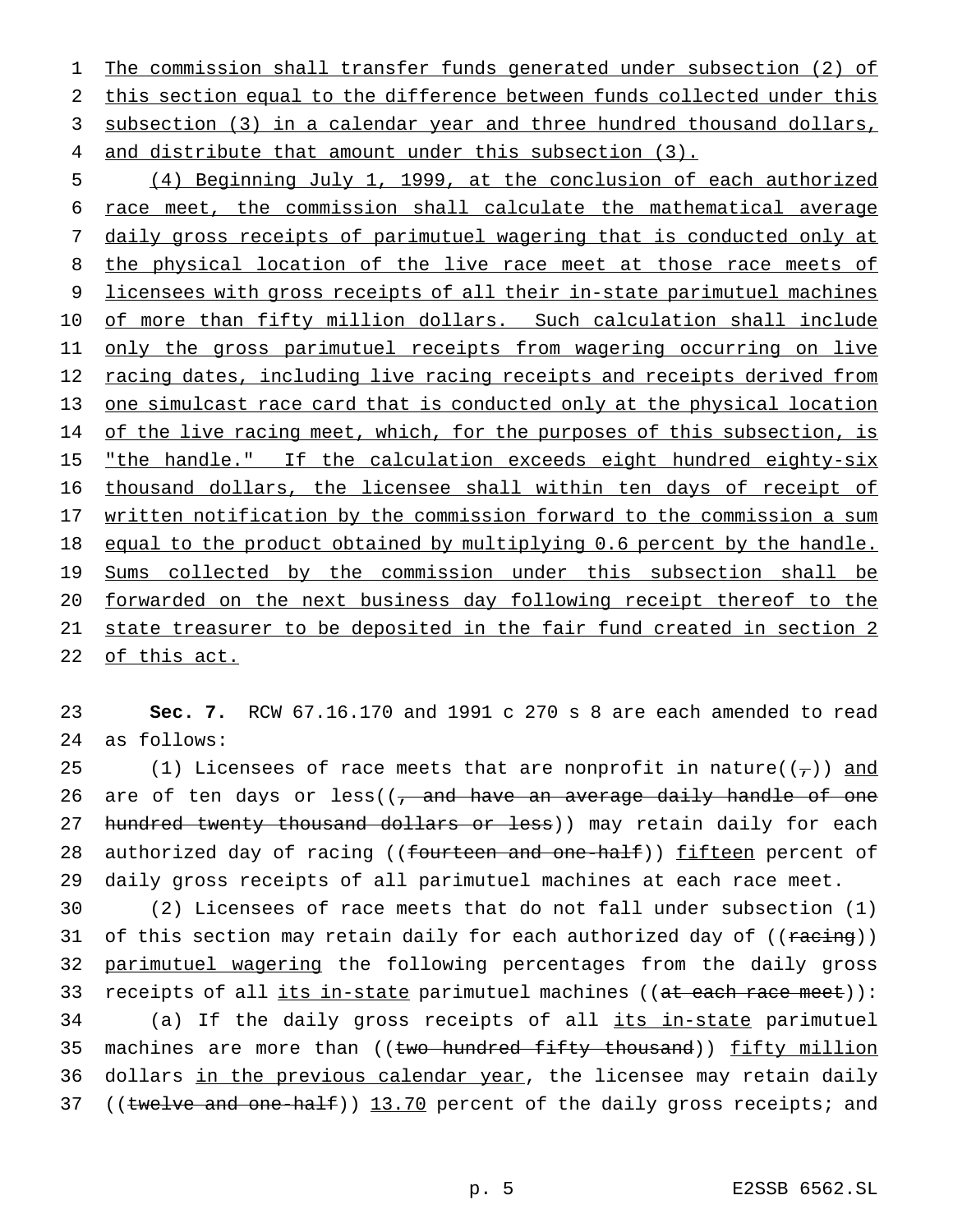1 (b) If the daily gross receipts of all its in-state parimutuel 2 machines are ((two hundred fifty thousand)) fifty million dollars or 3 less in the previous calendar year, the licensee may retain daily 4 ((fourteen)) 14.48 percent of the daily gross receipts.

 NEW SECTION. **Sec. 8.** A new section is added to chapter 43.131 RCW to read as follows:

 The reduction in parimutuel taxes and redistributions under sections 5 through 7, chapter . . ., Laws of 1998 (sections 5 through 7 of this act) shall be reviewed under this chapter before June 30, 2001.

 NEW SECTION. **Sec. 9.** A new section is added to chapter 43.131 RCW to read as follows:

 The following acts or parts of acts, as now existing or hereafter amended, are each repealed, effective June 30, 2001:

 (1) RCW 67.16.100 and 1998 c ... s 5 (section 5 of this act), 1995 c 399 s 166, & 1991 c 270 s 4;

 (2) RCW 67.16.105 and 1998 c ... s 6 (section 6 of this act), 1997 c 87 s 3, 1995 c 173 s 2, 1994 c 159 s 2, 1993 c 170 s 2, 1991 c 270 s 6, 1987 c 347 s 4, 1985 c 146 s 7, 1982 c 32 s 3, & 1979 c 31 s 6; and (3) RCW 67.16.170 and 1998 c ... s 7 (section 7 of this act), 1991 c 270 s 8, 1987 c 347 s 2, 1985 c 146 s 9, 1983 c 228 s 1, & 1979 c 31 s 5.

 NEW SECTION. **Sec. 10.** (1) All sums paid to the commission under this chapter, including those sums collected for license fees and excluding those sums collected under RCW 67.16.102 and 67.16.105(3), shall be disposed of by the commission as follows:

 (a) Fifty percent thereof shall be retained by the commission for the payment of the salaries of its members, secretary, clerical, office, and other help and all expenses incurred in carrying out the provisions of this chapter. No salary, wages, expenses, or compensation of any kind shall be paid by the state in connection with the work of the commission.

 (b) One percent shall, on the next business day following the receipt thereof, be paid to the state treasurer to be deposited in the general fund.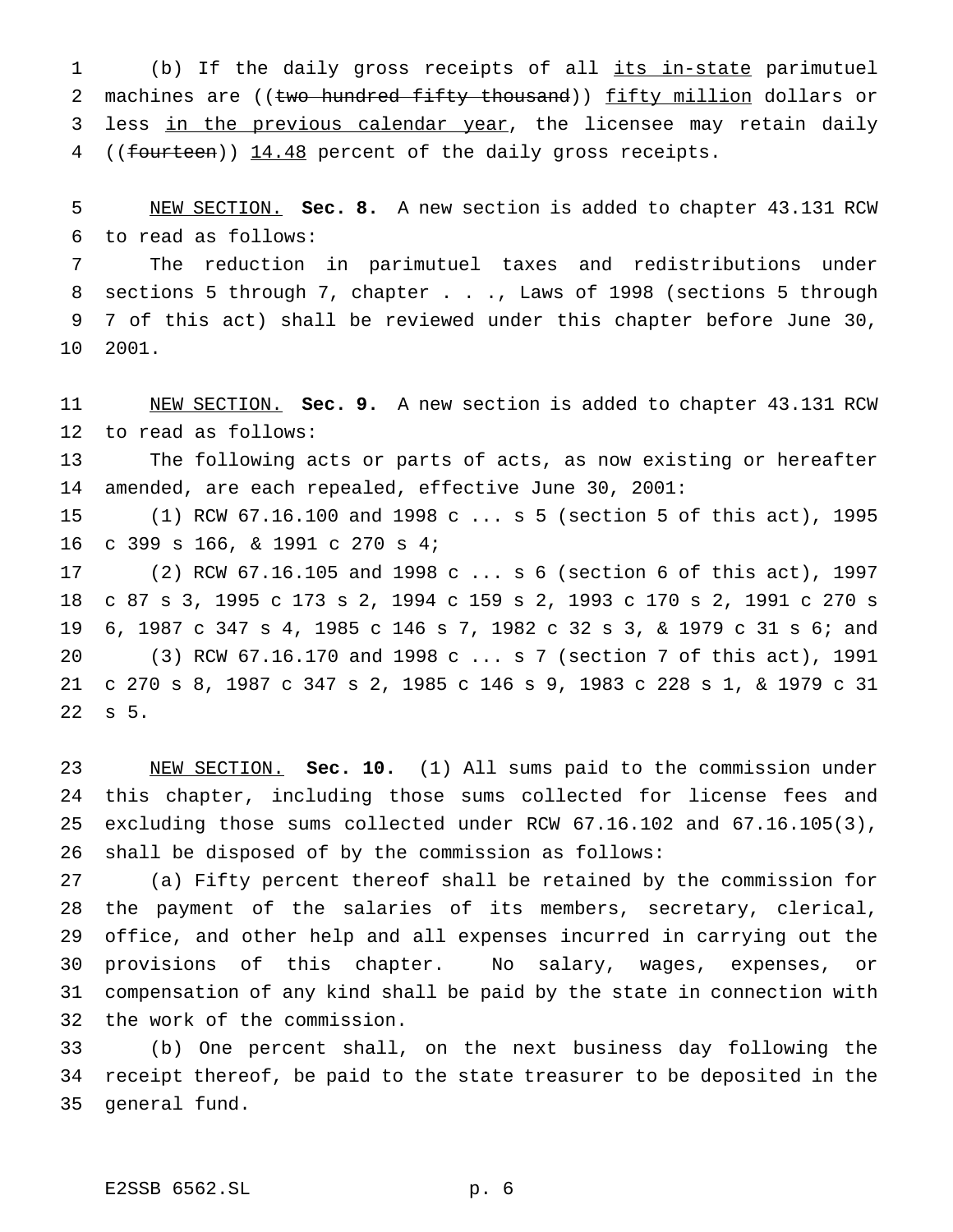(c) Three percent shall, on the next business day following the receipt thereof, be paid to the state treasurer to be deposited in the state trade fair fund created in section 3 of this act.

 (d) Forty-six percent shall, on the next business day following the receipt thereof, be paid to the state treasurer to be deposited in the fair fund created in section 2 of this act.

 (2) Any moneys collected or paid to the commission under the terms of this chapter and not expended at the close of the fiscal biennium shall be paid to the state treasurer and be placed in the general fund. The commission may, with the approval of the office of financial management, retain any sum required for working capital.

 NEW SECTION. **Sec. 11.** (1) Licensees of race meets that are nonprofit in nature and are of ten days or less shall withhold and pay to the commission daily for each authorized day of parimutuel wagering one-half percent of the gross receipts of its parimutuel machines at each race meet.

 (2) Licensees that do not fall under subsection (1) of this section shall withhold and pay to the commission daily for each authorized day of parimutuel wagering the following applicable percentage of all daily gross receipts from its in-state parimutuel machines:

 (a) If the gross receipts of all its in-state parimutuel machines are more than fifty million dollars in the previous calendar year, the licensee shall withhold and pay to the commission daily two and one-24 half percent of the daily gross receipts; and

 (b) If the gross receipts of all its in-state parimutuel machines are fifty million dollars or less in the previous calendar year, the licensee shall withhold and pay to the commission daily one percent of the daily gross receipts.

 (3) In addition to those amounts in subsections (1) and (2) of this section, a licensee shall forward one-tenth of one percent of the daily gross receipts of all its in-state parimutuel machines to the commission for payment to those nonprofit race meets as set forth in RCW 67.16.130 and subsection (1) of this section, but said percentage shall not be charged against the licensee. Payments to nonprofit race meets under this subsection shall be distributed on a pro rata per- race-day basis and used only for purses at race tracks that have been operating under RCW 67.16.130 and subsection (1) of this section for the five consecutive years immediately preceding the year of payment.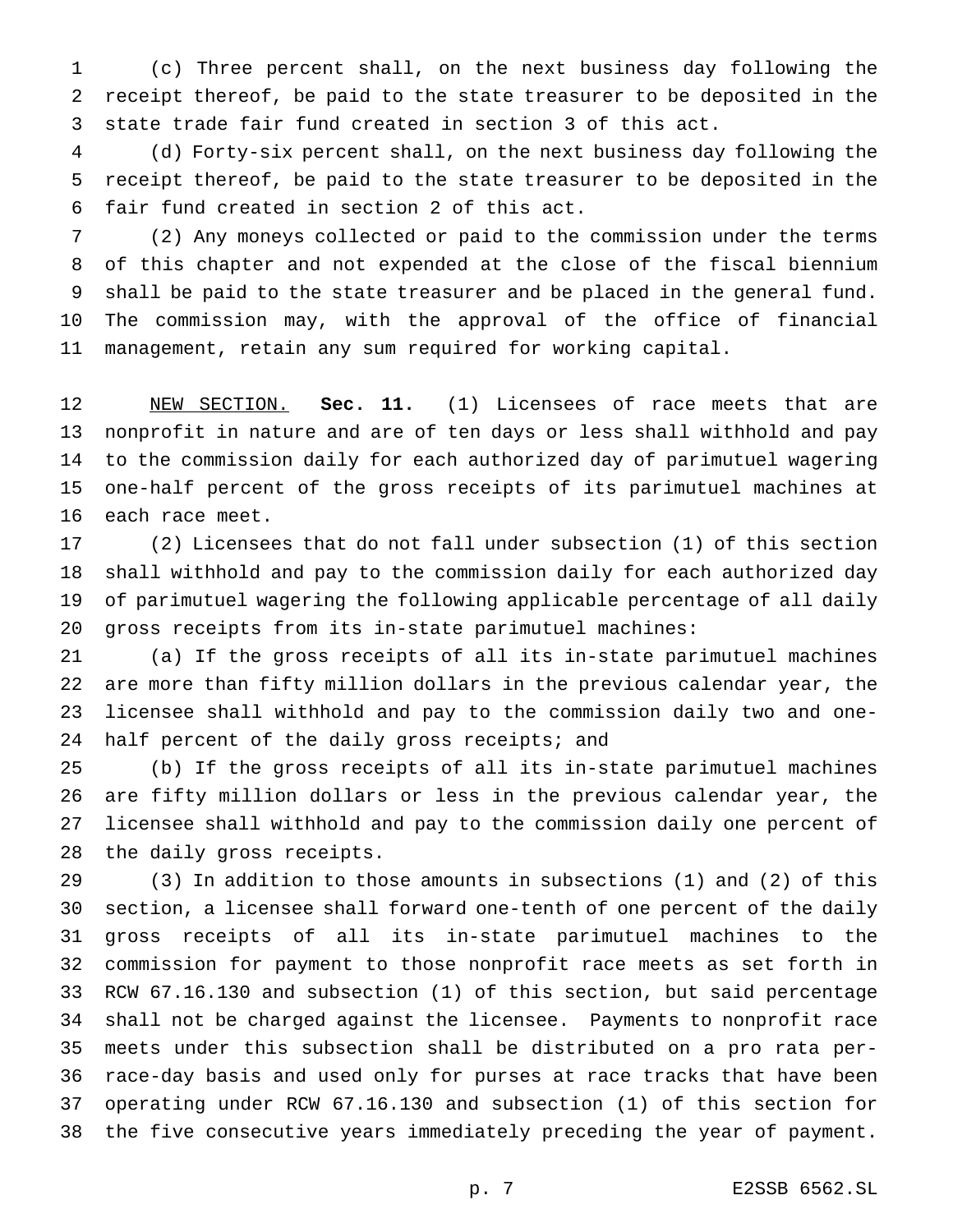NEW SECTION. **Sec. 12.** (1) Licensees of race meets that are nonprofit in nature and are of ten days or less may retain daily for each authorized day of racing fourteen and one-half percent of daily gross receipts of all parimutuel machines at each race meet.

 (2) Licensees of race meets that do not fall under subsection (1) of this section may retain daily for each authorized day of parimutuel wagering the following percentages from the daily gross receipts of all its in-state parimutuel machines:

 (a) If the daily gross receipts of all its in-state parimutuel machines are more than fifty million dollars in the previous calendar year, the licensee may retain daily twelve and one-half percent of the 12 daily gross receipts; and

 (b) If the daily gross receipts of all its in-state parimutuel machines are fifty million dollars or less in the previous calendar year, the licensee may retain daily fourteen percent of the daily gross receipts.

 NEW SECTION. **Sec. 13.** Sections 10 through 12 of this act are each added to chapter 67.16 RCW.

 NEW SECTION. **Sec. 14.** If any provision of this act or its application to any person or circumstance is held invalid, the remainder of the act or the application of the provision to other persons or circumstances is not affected.

 NEW SECTION. **Sec. 15.** (1) Sections 1 through 9, and 16 of this act are necessary for the immediate preservation of the public peace, health, or safety, or support of the state government and its existing public institutions, and take effect immediately.

 (2) Sections 10 through 12 of this act take effect July 1, 2001, if the repeal of RCW 67.16.100, 67.16.105, and 67.16.170 under section 9 of this act becomes effective.

30 \*NEW SECTION. Sec. 16. If specific funding for the purposes of this act, referencing this act by bill or chapter number, is not provided by June 30, 1998, in the omnibus appropriations act, this act is null and void.

**\*Sec. 16 was vetoed. See message at end of chapter.**

E2SSB 6562.SL p. 8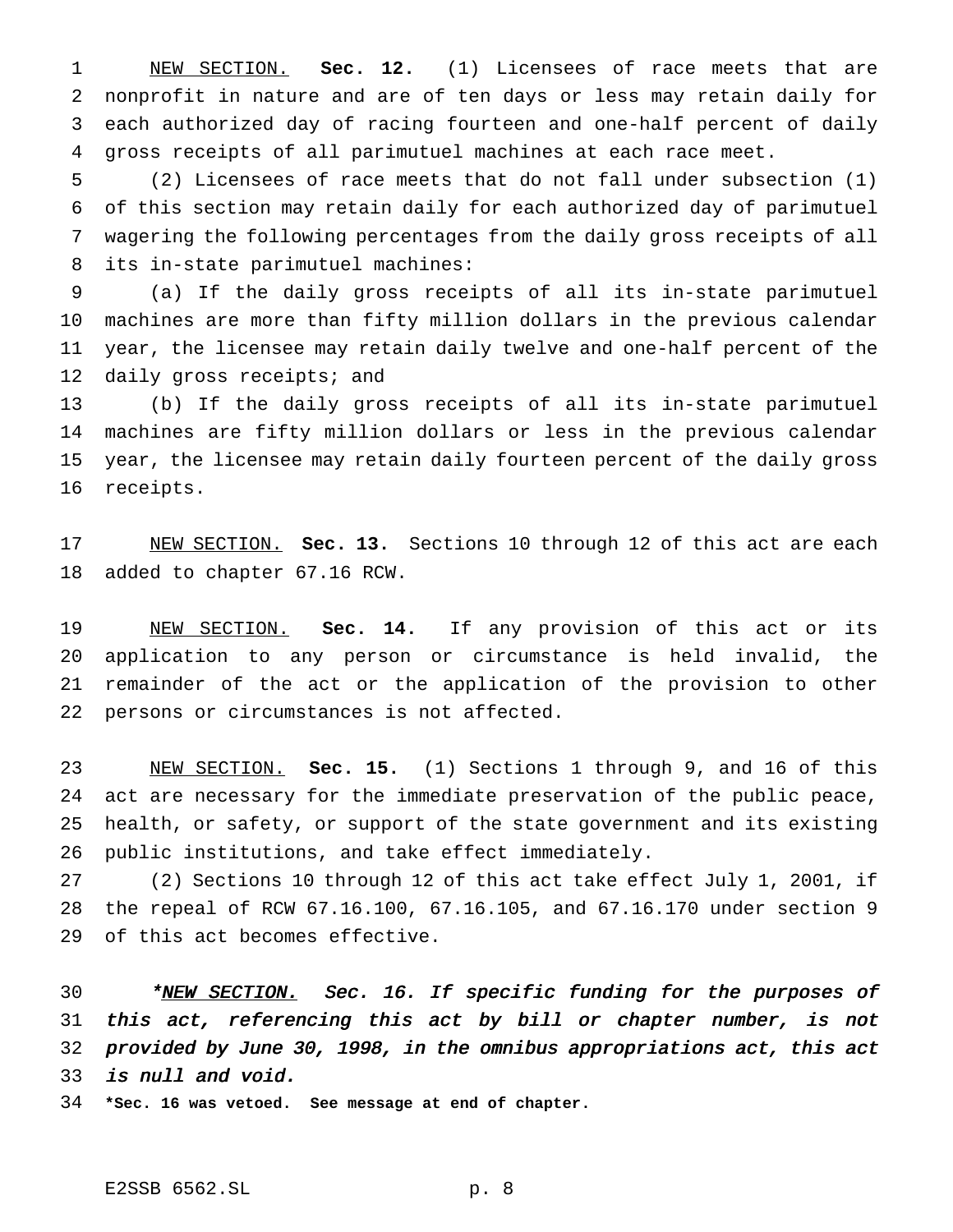Passed the Senate March 9, 1998. Passed the House March 6, 1998. Approved by the Governor April 3, 1998, with the exception of certain items that were vetoed. Filed in Office of Secretary of State April 3, 1998.

1 Note: Governor's explanation of partial veto is as follows:

2 "I am returning herewith, without my approval as to section 16, 3 Engrossed Second Substitute Senate Bill No. 6562 entitled:

4 "AN ACT Relating to relief of the equine industry by amending the<br>5 parimutuel tax on horse racing to provide additional support for 5 parimutuel tax on horse racing to provide additional support for licensed racing associations, the state fair account, the state 7 trade fair account and the Washington horse racing commission;"

 The changes to the parimutuel tax contained in E2SSB 6562 were intended to provide a temporary solution to economic problems of the horse racing industry. Unfortunately the provisions of this legislation leave funding for state, county and trade fairs at risk. 12 By reducing the parimutuel tax rate and redistributing tax revenues,<br>13 E2SSB 6562 eliminates funding for the fairs in Fiscal Year 1999, and E2SSB 6562 eliminates funding for the fairs in Fiscal Year 1999, and the 1999-01 Biennium.

15 In an effort to temporarily replace lost revenues to the fair 16 funds, sections 906 and 907 of ESSB 6108 (the Omnibus Appropriations 17 Act), direct the Washington State Lottery to conduct two to four<br>18 lottery games with agricultural themes per year in the 1997-99 Biennium 18 lottery games with agricultural themes per year in the 1997-99 Biennium<br>19 and divert lottery proceeds to the State Fair Fund. I have vetoed 19 and divert lottery proceeds to the State Fair Fund. I have vetoed<br>20 sections 906 and 907 of ESSB 6108 because they place unrealistic sections 906 and 907 of ESSB 6108 because they place unrealistic 21 requirements on the Washington State Lottery to develop new lottery 22 games in a very short time period, and would divert lottery proceeds<br>23 from the General Fund to replace parimutuel taxes. This would result 23 from the General Fund to replace parimutuel taxes. This would result<br>24 in lowering the expenditure limit established by Initiative 601. in lowering the expenditure limit established by Initiative 601.

 It is my intent that the funding for state, county and trade fairs be maintained. My actions related to E2SSB 6562 and ESSB 6108 will not jeopardize funding for fairs in 1998, since annual distributions to 28 support fairs are made in March of each year. Current fund balances in<br>29 the state fair funds are sufficient to support all fairs through 1998. 29 the state fair funds are sufficient to support all fairs through 1998.<br>20 It is my intention to propose to the 1999 Legislature a special funding It is my intention to propose to the 1999 Legislature a special funding package which will permit the state to fulfill its obligations for ongoing fair funding by March of 1999.

33 Section 16 of E2SSB 6562 is the "null and void" clause which 34 stipulates that if specific funding for the purposes of this act is not<br>35 provided by June 30, 1998 in the omnibus appropriations act, E2SSB 6562 provided by June 30, 1998 in the omnibus appropriations act, E2SSB 6562 36 is null and void. I am vetoing this section in order to develop an 37 adequate funding proposal to support the fairs for Fiscal Year 1999 and<br>38 the 1999-01 Biennium. The funding proposal that is developed should 38 the 1999-01 Biennium. The funding proposal that is developed should 39 seek to maintain the current level of support for fairs without 40 affecting the Initiative 601 expenditure limit. State, county and 41 trade fairs are important to hundreds of thousands of our citizens and<br>42 I am committed to ensuring that adequate funding is available to 42 I am committed to ensuring that adequate funding is available to 43 support them. support them.

44 For these reasons, I have vetoed section 16 of Engrossed Second Substitute Senate Bill 6562.